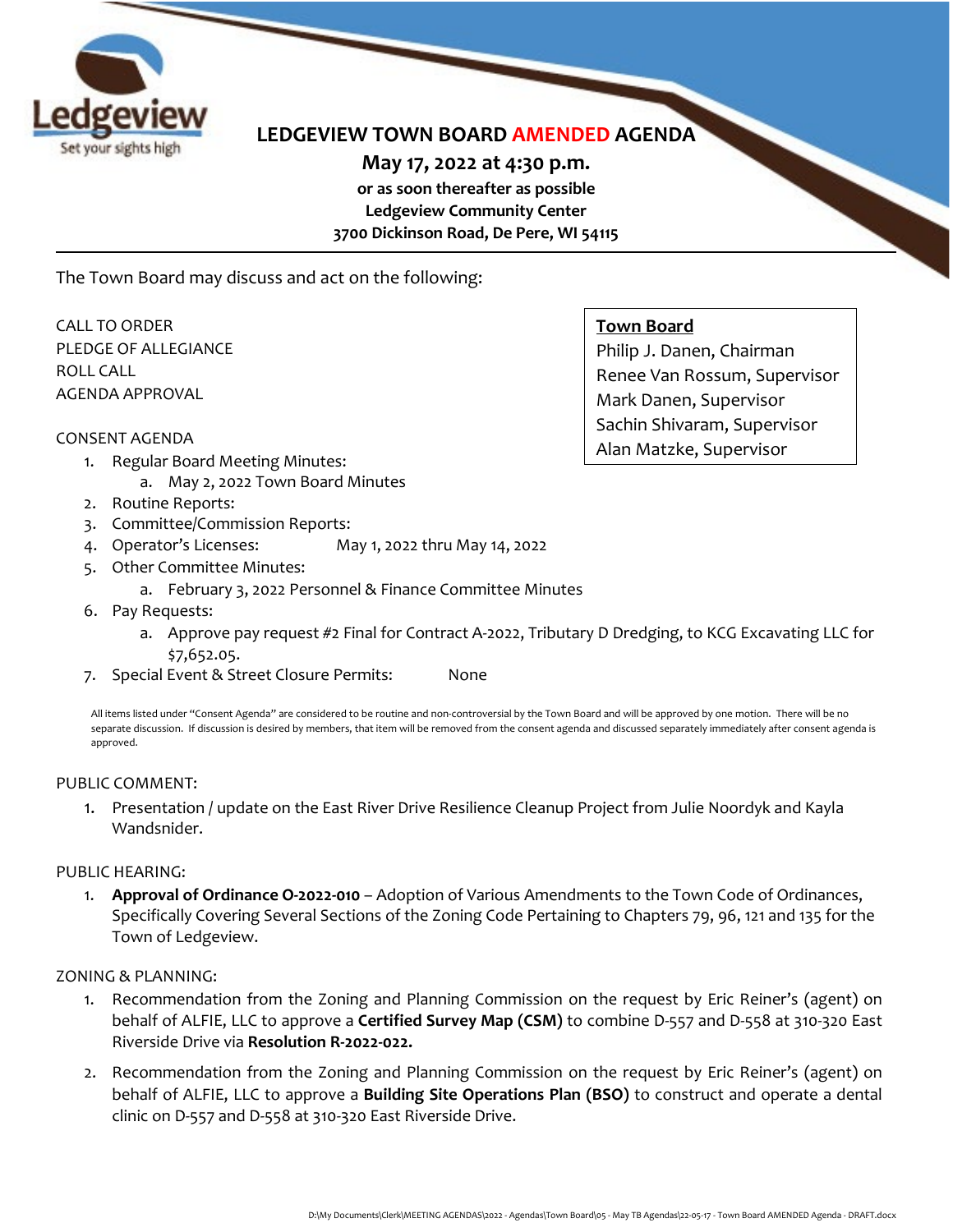- 3. Recommendation from the Zoning and Planning Commission on the request by Steve Bieda (agent) on behalf of Jon May (owner), to approve a **Certified Survey Map (CSM)**to combine parcels D-208-2 and D-208- 3, located at 4400 Scray Hill Road via **Resolution R-2022-028.**
- OLD BUSINESS: None.

# NEW BUSINESS:

- 1. Confirm Town Chair's **Committee Appointments**:
	- a. Beautification Subcommittee
	- b. Park, Recreation and Forestry Committee \* NEW Chair to be Appointed \*
- - c. Personnel & Finance Committee
	- d. Redevelopment Authority
	- e. Zoning Board of Appeals
	- f. Zoning & Planning Commission
- 2. Request to approve **Resolution R-2022-026** Changing Town Notice Posting Locations. (to go along with **Ordinance O-2022-011** Amending Town Code)

## COMMUNICATIONS:

1. Acknowledging "National Public Works Week" May 15-21, 2022

## ORDINANCES:

- 1. **Ordinance O-2022-011** To Amend Chapter 2, Section 19 (C)(3) Posting Locations of Agendas.
- REPORTS: Administrator, Clerk, Planner, Zoning Administrator, Engineer, Treasurer, Park & Recreation Director, Public Works, Fire Chief, and Board Comments.

## APPROVAL OF THE VOUCHERS

#### CLOSED SESSION:

- 1. The Town Board may convene into closed session pursuant to WI State Statute 19.85(1) (c) considering employment, promotion, compensation, or performance evaluation data of any public employee over which the governmental body has jurisdiction or exercises authority. The purpose is to review and discuss the recommendation from the Personnel & Finance Committee related to an employment **offer for the Public Works / Utility Crew position**.
- 2. The Town Board may convene into closed session pursuant to WI State Statute §19.85 (1) (e) deliberating or negotiating the purchasing of public properties, the investing of public funds, or conducting other specified public business, whenever competitive or bargaining reasons require a closed session for the purpose of **reviewing the Preliminary Agreement Relating to Site Improvements for Grande Ridge Estates, First Addition**, J&A Lakeside Properties, LLC and the Town of Ledgeview.

The Town Board may then reconvene into open session to take action on items discussed in closed session.

#### ADJOURNMENT.

# **NEXT REGULAR MEETING June 6, 2022 AT 6:00 PM**

BY THE DIRECTION OF THE TOWN BOARD CHAIRMAN:

# *Jennifer Broich*

Jennifer Broich, Town Clerk Town of Ledgeview, Brown County, WI Signed, dated and posted: May 12, 2022